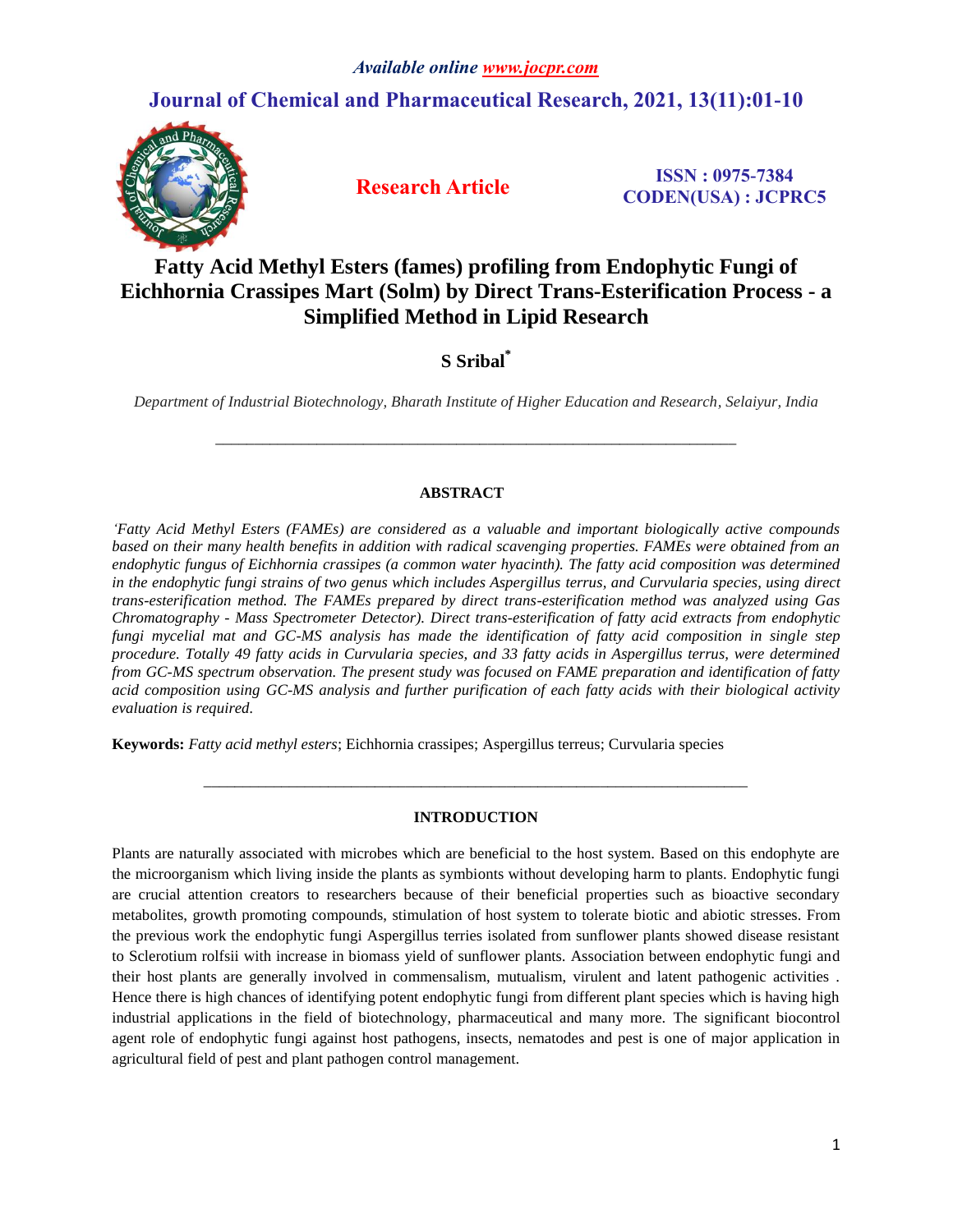#### **FAMEs of Eichhornia Crassipes**

Water hyacinth (Eichhornia crassipes) was a promising high availability and high biomass producing aquatic invasive species for fuel ethanol production. Bio-conversion of biomass to produce bio-ethanol could be wise method in bio-fuel production. Pre-treatment of water hyacinth (10 %, w/v) with dilute sulfuric acid (2 %, v/v) at high temperature, pressure and further enzymatic process was studied. Usage of naturally available water hyacinth biomass relies on the research in lipids. Moreover, water hyacinth was an inexpensive biomass forming plant and there is no special nutrient requirement for their growth. Thus, with results from upto 95% fatty acids were recovered from this work. The water hyacinth Eichhornia crassipes is versatile for its rapid growth in water bodies under eutrophication conditions. The pattern of extract lipid compounds in E. crassipes are significantly for higher in terrestrial plants. In comparison with other submerged and floating aquatic weeds the n-alkane composition was dominant by C-29 to C-33 compounds Hence the main focus of this work is to profile fatty acid methyl esters from fungal isolates of Eichhornia crassipes to study fatty acid compositions [1].

 $\mathcal{L}_\mathcal{L} = \mathcal{L}_\mathcal{L}$ 

#### **MATERIALS AND METHODS**

The healthy whole plants of Eichhornia crassipes (common water hyacinth) was collected at different locations in Chennai, Tamil Nadu, India in the month of August, September 2019. The plant samples were taken in a clean plastic container. The collected samples are transferred to the laboratory within 2 hours.

#### **Surface Sterilization**

The collected plant sample was washed thoroughly with tap water to detach the attached epiphytes from the plant parts (root, stem and leaves). Initially the sample was cut into 1 - 2 cm pieces and washed with distilled water for 2 minutes to remove the unwanted contaminants. The distilled washed plant samples are washed with 70 % ethanol for about a minute. Followed by ethanol treatment, the plant samples are washed with 3% Sodium hypochlorite for about 4 minutes. After the treatments, the plant samples were subjected to a wash with 70% ethanol for 30 - 60 seconds. Then the sample was washed with autoclaved demineralised water for about 1 minute to remove the surface sterilized solvents trace. Finally, the surface sterilized samples were dried under a laminar air flow chamber. All the steps of surface sterilization were done inside the Laminar Air Flow Chamber to avoid cross contamination [2].

#### **Isolation of Endophytic Fungi from Eichhornia Crassipes**

Himedia were used throughout the experiments and accurately weighing 5.85 g of PDA in 150 mL of deionized water. The surface sterilized samples are aseptically transferred to freshly prepared PDA containing autoclaved petri plates for 15 minutes at 121℃ under Laminar Flow chamber to avoid aerosol contamination. Addition of Chloramphenicol in PDA plate to suppress the bacterial growth. After incubation the grown endophyte cultures were used to make a pure culture by inoculate in sterilized slants with addition of Chloramphenicol (50 mg/mL) to suppress the bacterial growth. To avoid aerosol cross contamination the inoculated slants were labeled, covered with para film and stored. The last washed water 80 micro litre (µl) was spread on AIA plates and PDA plates separately by spread plate technique. Then incubate the plates at room temperature for 4 to 5 days to validate that no endophytes growth and it is considered as the control sample for reference of endophytes isolation (Figure 1).

#### **Colony Morphology and Microscopic Examination**

A small portion of each mycelium samples are focused in 40X magnification microscope to observe colony growth pattern.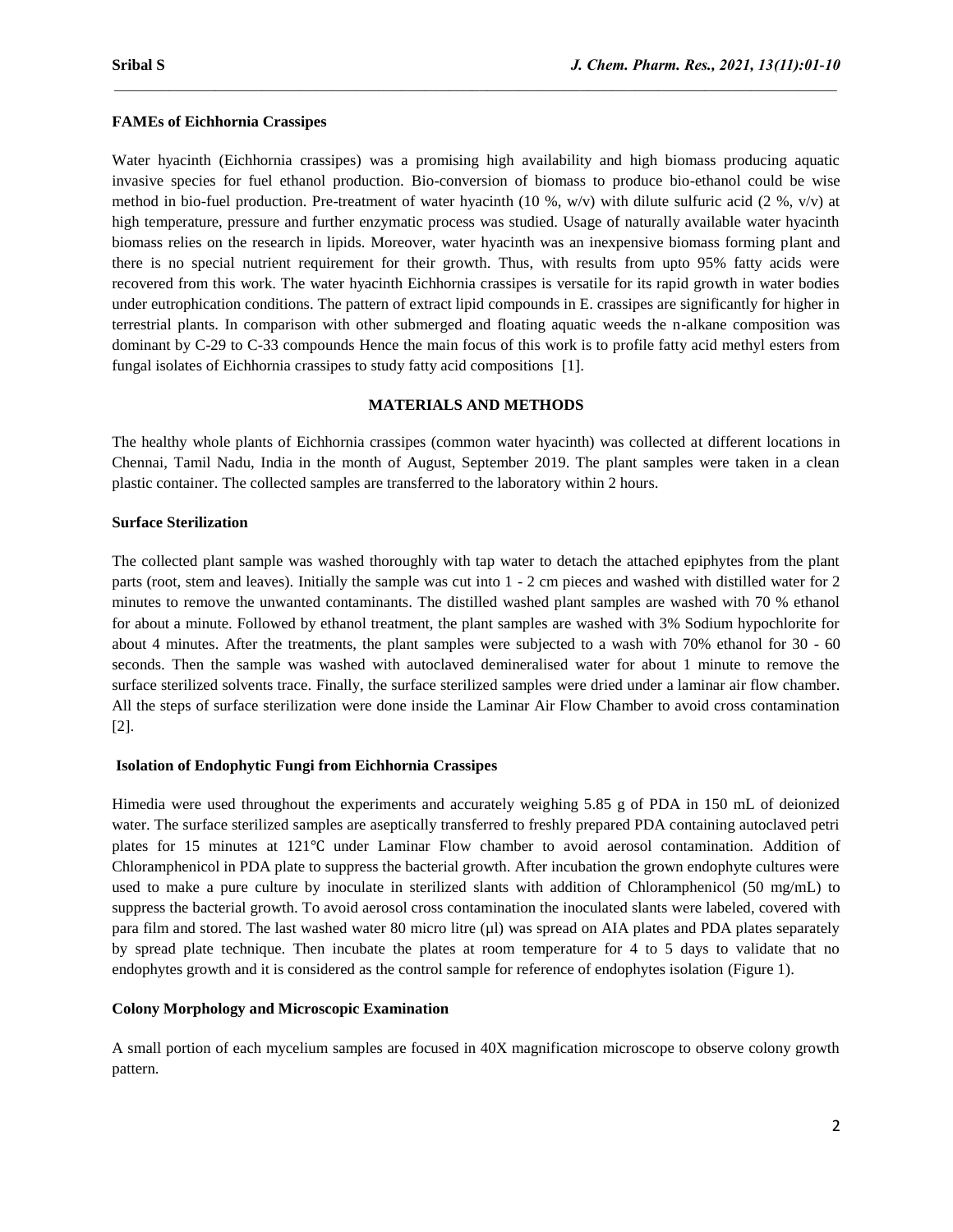## **Liquid State Fermentation for Lipid Production**

The isolated endophytes fungi from Eichhorn crassipes were inoculated in 100 mL of autoclaved PDA culture broths. The inoculated culture broths were incubated at room temperature for 7 to 10 days under a static conditions and mycelial mat dense formation was checked respectively. After the fermentation process, each broth cultures were subjected to filtration process using an autoclaved four layered cheese cloth to separate the mycelial mat by using a separating funnel. The filtered mycelial mats were dried under hot air oven at 60 to 65 ℃ for 3 days.

 $\mathcal{L}_\mathcal{L} = \mathcal{L}_\mathcal{L}$ 



EFSP09 - Aspergillus terrus - Colonies on Potato Dextrose Agar (PDA) are initially white and later at mature stage are beige to cinnamon colour colony. Producing reverse yellow with yellow soluble pigments in broth culture. Moderate to Rapid growth even at room temperature. Colonies are finely granular with conidial spores production.



EFSP1309 - Curvularia species - Colonies are fast growing, greyish colour on PDA Agar plate with white reverse colour formation.

## **Figure 1: Colony Morphology Characteristics of Selected Endophytes**

| <b>Endophytes</b>                   | EFSP09             | <b>EFSP1309</b>    |
|-------------------------------------|--------------------|--------------------|
| <b>Genus</b>                        | Aspergillus terrus | Curvularia species |
| <b>LPCB</b> Staining<br>examination |                    |                    |

**Figure 2: Microscopic examination of Selected Endophytes by Lacto Phenol Cotton Blue (LPCB)**

**Biomass Estimation**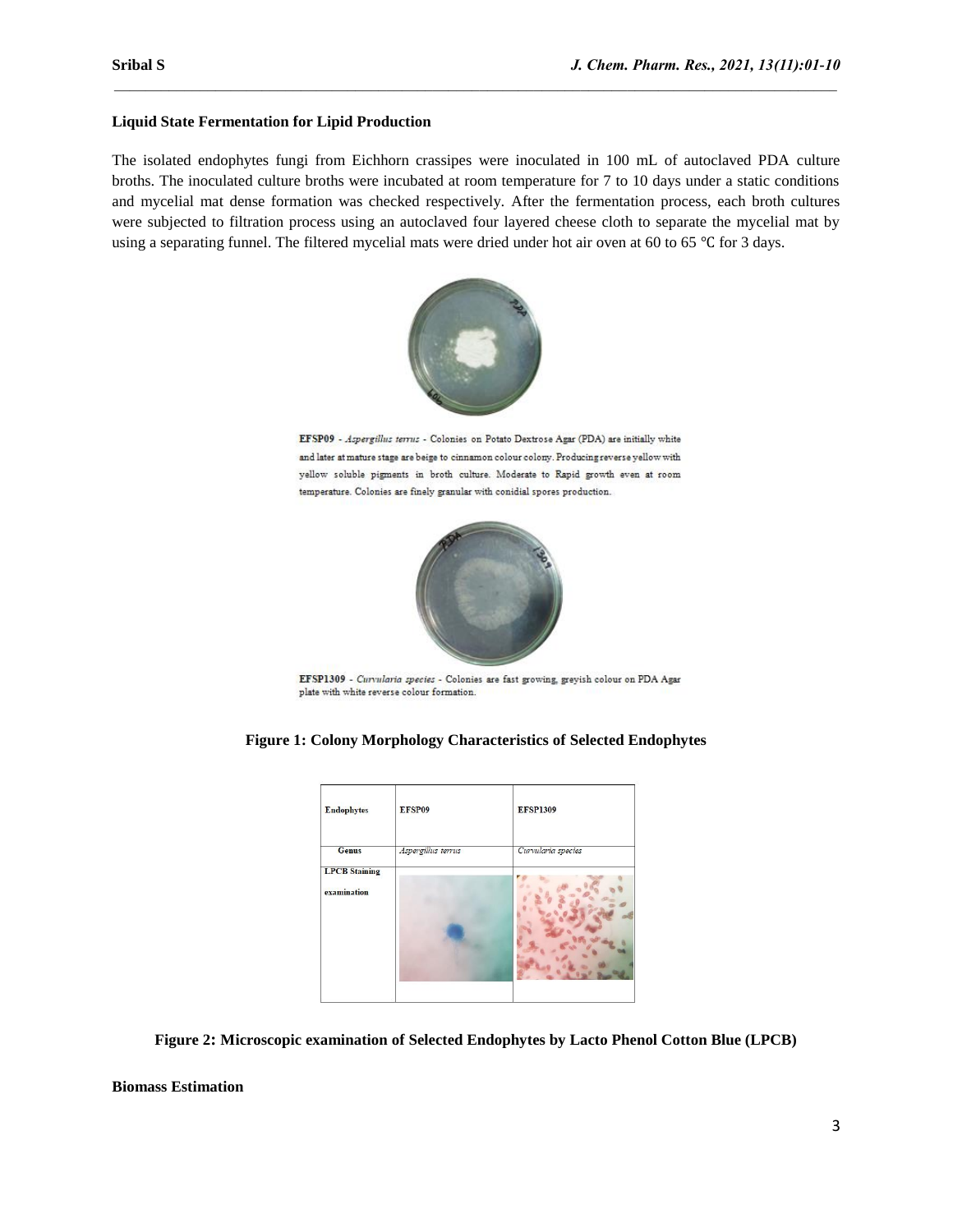The dried mycelial mats were grounded into a powder form using morter and pestle. The powdered mycelial mats were transferred into a fresh eppendorf. The dry biomass weight of powdered mycelial mats was measured by substracting the weights of empty Eppendorf (Figure 2).

 $\mathcal{L}_\mathcal{L} = \mathcal{L}_\mathcal{L}$ 

## **Fatty Acid Methyl Esters (FAMEs) preparation by Direct Trans-esterification**

- **Drying**: It is important to dry the mycelial mat prior to lipid extraction, because many organic solvents cannot easily extract lipids from dense mycelial mat.
- **Particle size Reduction**: Dried mycelial samples are finely grounded prior to FAMEs preparation to make the samples into more homogenous to increase the surface area exposed to the during direct transesterification reaction. Grinding is carried out at room temperature to reduce the lipid oxidation tendency to occur [3].
- **Solvent selection**: The ideal solvent for lipid extraction is Chloroform / Methanol which extract all the bound and free fatty acids in the grounded mycelial sample. The efficiency of solvent selection should meet with an extraction of polar lipids and non-polar lipids. Polar lipids such as glycolipids or phospholipids are more soluble in polar solvents like alcohols and non-polar lipids such as triacyl glycerides are more soluble in non-polar solvents like hexane, chloroform. This principle is the fact that lipids have different polarities and it is not possible to extract both polar and non-polar lipids in a single organic solvent system. Hence Chloroform / Methanol solvents are choosed as an ideal solvent system for lipid extraction. For direct trans-esterification reaction, concentrated sulfuric acid used as a acid catalyst to speed up the reaction. The most common method is used to preserve the extracted FAMEs from samples to prevent degradation in the cold at -20℃ until analysis (Figure 3).



**Figure 3: A - Depicts that reaction mixture before proceeds to direct trans-esterification process. B depicts that reaction mixture after carried out direct trans-esterification process**

## **Direct Trans-Esterification**

0.1 g of Grounded mycelial mats were taken per 30 mL of suitable solvents. In direct trans-esterification, the 0.1 g of Grounded mycelial mats were dissolved in 30 mL of methanol: Conc. Sulfuric acid: Chloroform in the ratio to make up to 30 mL. Then the trans-esterification was carried out at 90℃ for 5 hours in a water bath. The esters produced from direct trans-esterification was extracted by the addition of solvents in the ratio to make up to 20 mL volume with mild shaking for phase separation. The upper light phase contains extracted Fatty Acid Methyl Esters. The extracted FAMEs from samples were stored in the cold at -20℃to prevent degradation until analysis[4]. The prepared FAMEs were subjected to GC-MS analysis (Figure 4).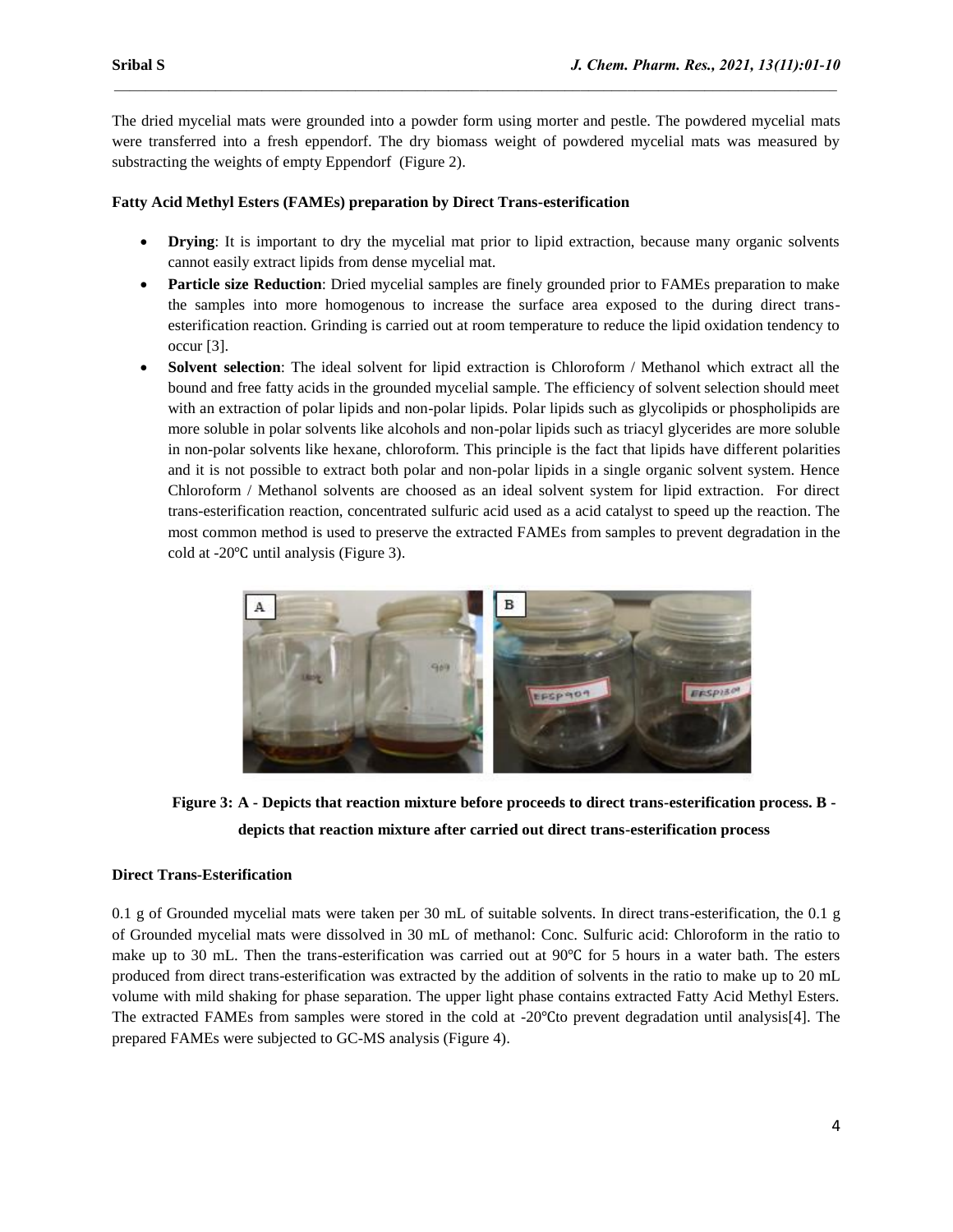

 $\mathcal{L}_\mathcal{L} = \mathcal{L}_\mathcal{L}$ 

**Figure 4: Mobile phase used [A] Hexane : Ethyl Acetate, [B] Hexane: tert butyl methyl ether : acetic acid. In lane 1 represents the sample EFSP09 FAMEs and lane 2 represents EFSP1309 FAMEs. TLC was carried out before GC-MS analysis**

#### **Thin Layer Chromatography Analysis of FAMEs**

Direct trans-esterified FAMEs samples was run on TLC plate (Merck TLC plate, Silica gel 60 F254) using mobile phase as Hexane: Ethyl Acetate (9: 1), Hexane: tert butyl methyl ether: acetic acid - (9: 1 : 0.05 ).

#### **Gas Chromatography - Mass Spectrometer (GC-MS) analysis of FAMEs**

Gas Chromatography can be used to determine the complete profile of FAMEs are present in a sample. FAMEs in the mixture are separated because of their difference of affinities with the column packed matrix in the Gas Chromatography. The stronger the affinity with the column packed matrix, the retention time will vary [5]. After FAMEs were separated and based on the retention time values the each separated fatty acids were identified. Using Gas chromatography, the concentration of each of the molecules is determined as they pass by a suitable detector (e.g., Mass Spectrometer detector). Chromatography can be used to determine the complete profiling of fatty acid methyl esters in a sample (Figure 5).



**Figure 5: After direct trans-esterification process, the converted FAMEs were labeled and stored in a separate fresh eppendorf at -20℃ to avoid degradation until GC-FID analysis**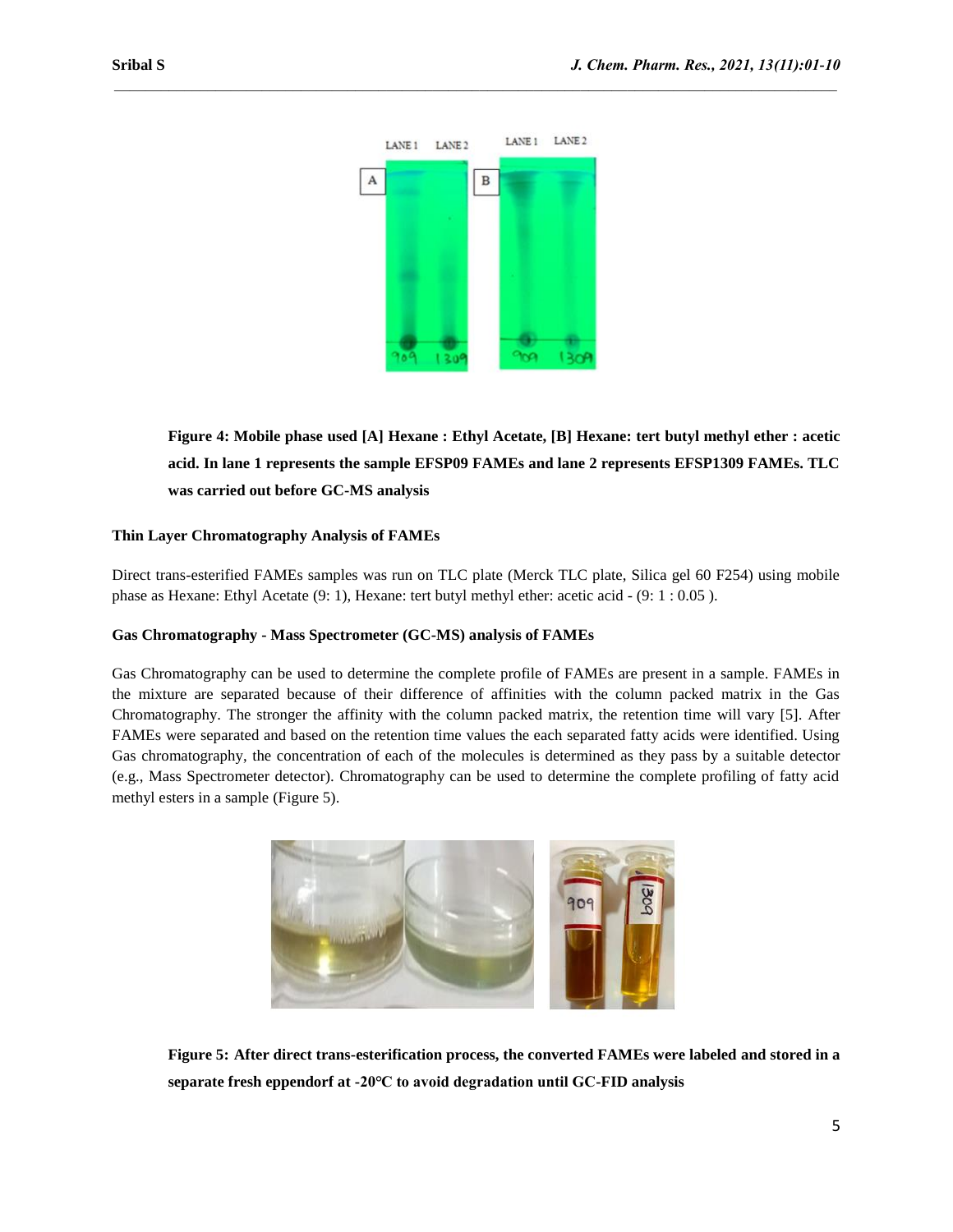| S.No.          | <b>Fatty Acid Methyl Esters</b> | <b>Retention Time</b> |
|----------------|---------------------------------|-----------------------|
|                |                                 | (RT in minutes)       |
| $\mathbf{1}$   | <b>Ethanedioic Acid</b>         | 4.402                 |
| $\overline{2}$ | Phosphoric Acid                 | 6.344                 |
| 3              | Methyl 3-acetylpropanoate       | 7.353                 |
| 4              | <b>Butanedioic acid</b>         | 8.952                 |
| 5              | Pentanoic Acid                  | 10.245                |
| 6              | <b>Octanoic Acid</b>            | 11.926                |
| $\overline{7}$ | Methyl 15-                      | 12.265                |
|                | acetylhydroxypalmitate          |                       |
| 8              | Nonanoic Acid                   | 13.791                |
| 9              | Cyclopropanedodecanoic Acid     | 14.277                |
| 10             | Hexanedioic Acid                | 14.72                 |
| 11             | 7-Oxooctanoic Acid              | 15.182                |
| 12             | 5-oxo-, methyl ester            | 15.931                |
| 13             | <b>Octanedioic Acid</b>         | 16.583                |
| 14             | Nonanedioic Acid                | 18.371                |
| 15             | 2,3-Hexadienoic Acid            | 19.808                |
| 16             | Decanedioic Acid                | 20.039                |
| 17             | <b>Tetradecanoic Acid</b>       | 20.219                |
| 18             | Hexadecanoic Acid               | 21.229                |
| 19             | <b>Octanoic Acid</b>            | 22.163                |
| 20             | Pentadecanoic Acid              | 22.745                |
| 21             | Pentadecanoic Acid              | 24.283                |
| 22             | Benzenepropanoic Acid           | 24.446                |
| 23             | Hexadecanoic Acid               | 25.593                |
| 24             | 11,14-Eicosadienoic Acid        | 26.339                |
| 25             | 9-Octadecenoic Acid (Z)         | 26.779                |
| 26             | <b>Tetradecanoic Acid</b>       | 27.063                |
| 27             | 9-Octadecenoic Acid             | 27.23                 |
| 28             | <b>Tetracosanoic Acid</b>       | 28.226                |
| 29             | Hexadecanoic Acid               | 28.689                |
| 30             | Oxiraneundecanoic Acid          | 29.861                |
| 31             | 17-Octadecenoic Acid            | 30.042                |
| 32             | Oleic Acid                      | 31.771                |
| 33             | 9-Hexadecenoic Acid             | 32.161                |
| 34             | Octadecanoic Acid               | 32.936                |
| 35             | Tetracosanoic Acid              | 34.363                |
| 36             | Heptadecanoic Acid              | 35.396                |
| 37             | Tetracosanoic Acid              | 35.731                |

## **Table 3: GC-MS data of EFSP1309 -** *Curvularia species*

 $\mathcal{L}_\mathcal{L} = \mathcal{L}_\mathcal{L}$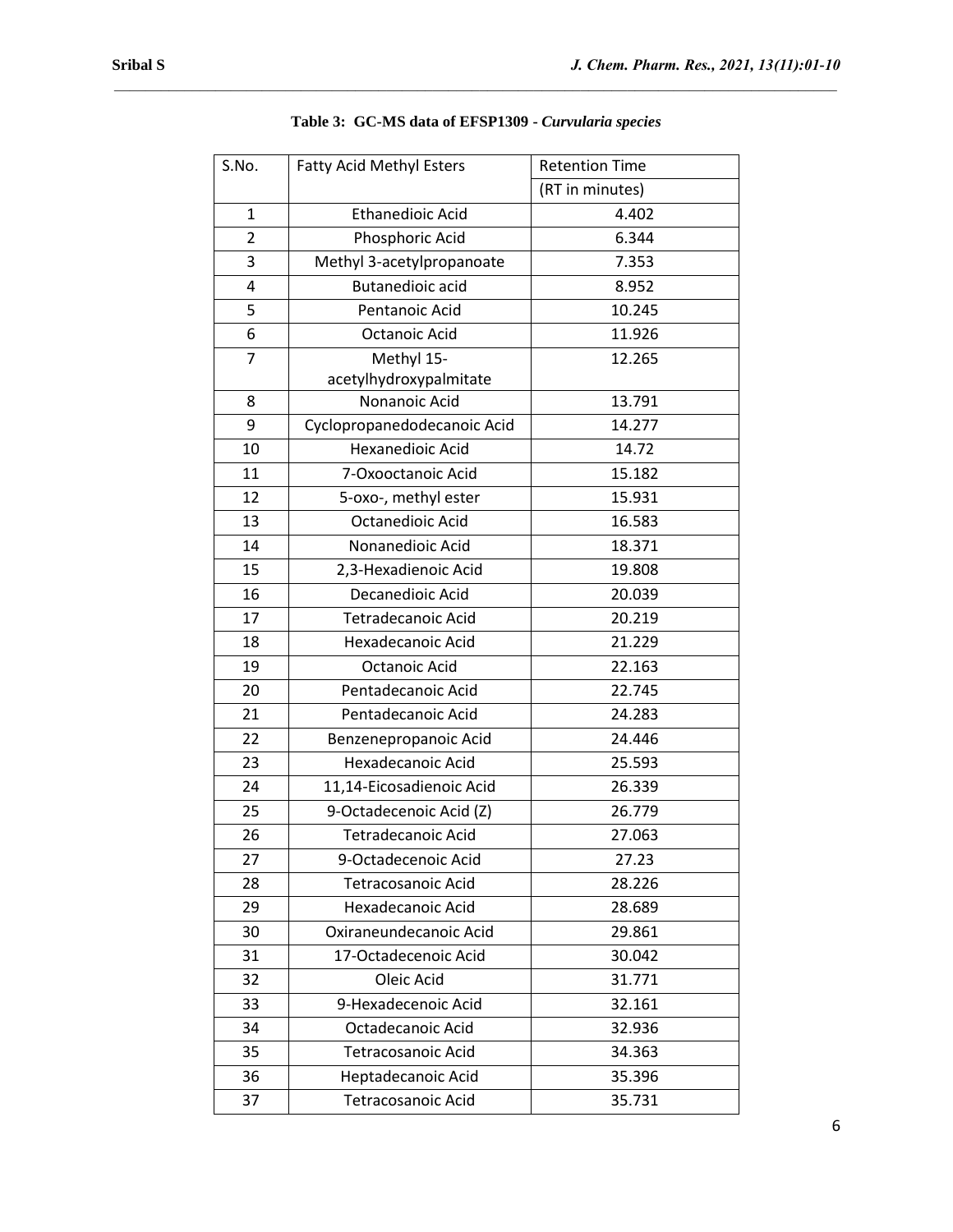| 38 | Malonic Acid              | 36.193 |
|----|---------------------------|--------|
| 39 | Tetracosanoic Acid        | 36.959 |
| 40 | Octadecanoic Acid         | 37.444 |
| 41 | Tetracosanoic Acid        | 38.155 |
| 42 | Octadecanoic Acid         | 38.679 |
| 43 | Eicosanoic Acid           | 39.284 |
| 44 | Nonahexacontanoic Acid    | 39.491 |
| 45 | Octadecanoic Acid         | 40.1   |
| 46 | Cyclopropaneoctanoic Acid | 40.474 |
| 47 | DI-N-Propulmalonic Acid   | 40.644 |
| 48 | Tetracosanoic Acid        | 40.939 |
| 49 | Nonanoic Acid             | 41.564 |

 $\mathcal{L}_\mathcal{L} = \mathcal{L}_\mathcal{L}$ 

#### **Microorganisms and Antibacterial Activity**

The microorganisms employed in the current study were obtained from Institute of Microbial Technology, Chandigarh (India) which includes clinical isolates of *Staphylococcus aureus (MTCC 1430), Klebsiella pneumoniaee (MTCC 432), Escherischia coli (MTCC 254), Pseudomonas aeruginosa (MTCC 424), Salmonella typhi (MTCC 733)* and *Bacillus subtilis (MTCC 121).*

#### **Antibacterial Activity**

The antibacterial activity of *Vitex negundo* was performed by Kirby-Baeur disc diffusion method. The bacterial strains of *Staphylococcus aureus, Klebsiella pneumoniaee, Escherischia coli, Pseudomonas aeruginosa, Salmonella typhi and Bacillus subtilis* were inoculated on the sterile Mueller-Hinton Agar (MHA) plates with spread plate method using sterile bent glass rod. The sterile discs dipped and soaked with 30 µg concentration of plant extracts were gently placed on the inoculated medium with standard tetracycline disc with the same 30 µg concentration. These plates were incubated at 37°C for 24 hours for the observation of the zone of inhibition. Later the zones of inhibition were measured and compared with the standard antibiotic's zones.

#### **RESULTS AND DISCUSSION**

In this current work, totally 2 different endophytic fungi were isolated from Eichhornia crassipes (Aspergillus terreus, Curvularia species). The isolated fungal strains were examined for colony pattern and cellular pattern in 40X magnification. Then the identified strains were proceeded for lipid production under static condition for 7 days. After 7 days of incubation, the broth filtrate was extracted and subjected to FAMEs preparation, TLC analysis and GC-MS for FAMEs profiling. Therefore, that two different species of Genus Aspergillus and Curvularia can be used for industrial Eichhornia crassipes fermentation processes (Figure 6).

#### **Colony Morphology and Microscopic LPCB Staining examination**

 In Petroleum ether extracts steroids, flavonoids, tannins and terpenoids were found to be present while amino acids, carbohydrates, alkaloids, cardiac glycosides, saponins and phenols were absent.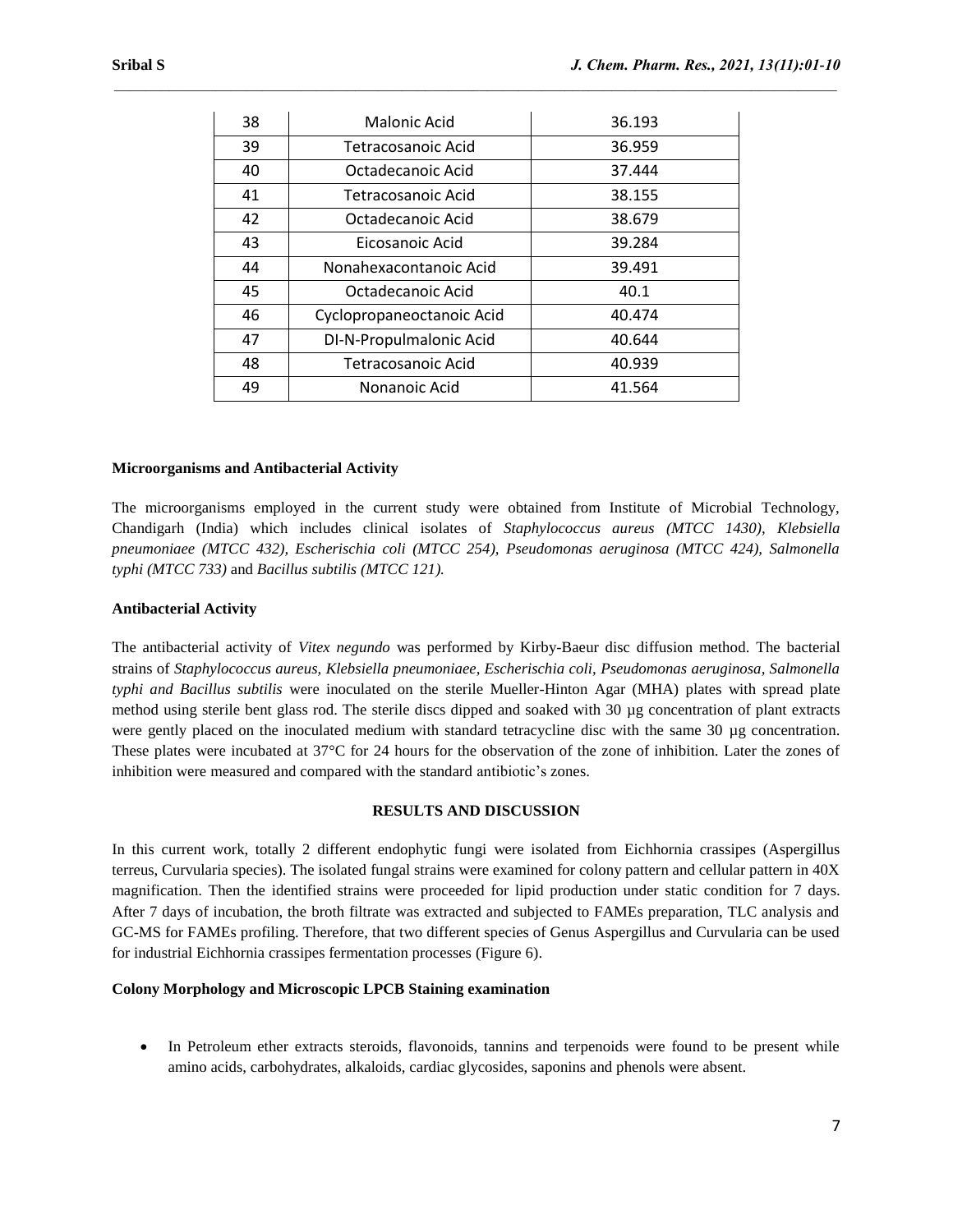In Chloroform extracts amino acids, carbohydrates, alkaloids, steroids, cardiac glycosides, flavonoids and terpenoids were present and saponins, tannins and phenols were found absent (Figure 7).

 $\mathcal{L}_\mathcal{L} = \mathcal{L}_\mathcal{L}$ 



**Figure 6: The FAMEs GC-MS spectrum of** *Curvularia species* **(EFSP1309)**



**Figure 7: The FAMEs GC-MS spectrum of** *Aspergillus terreus* **(EFSP09)**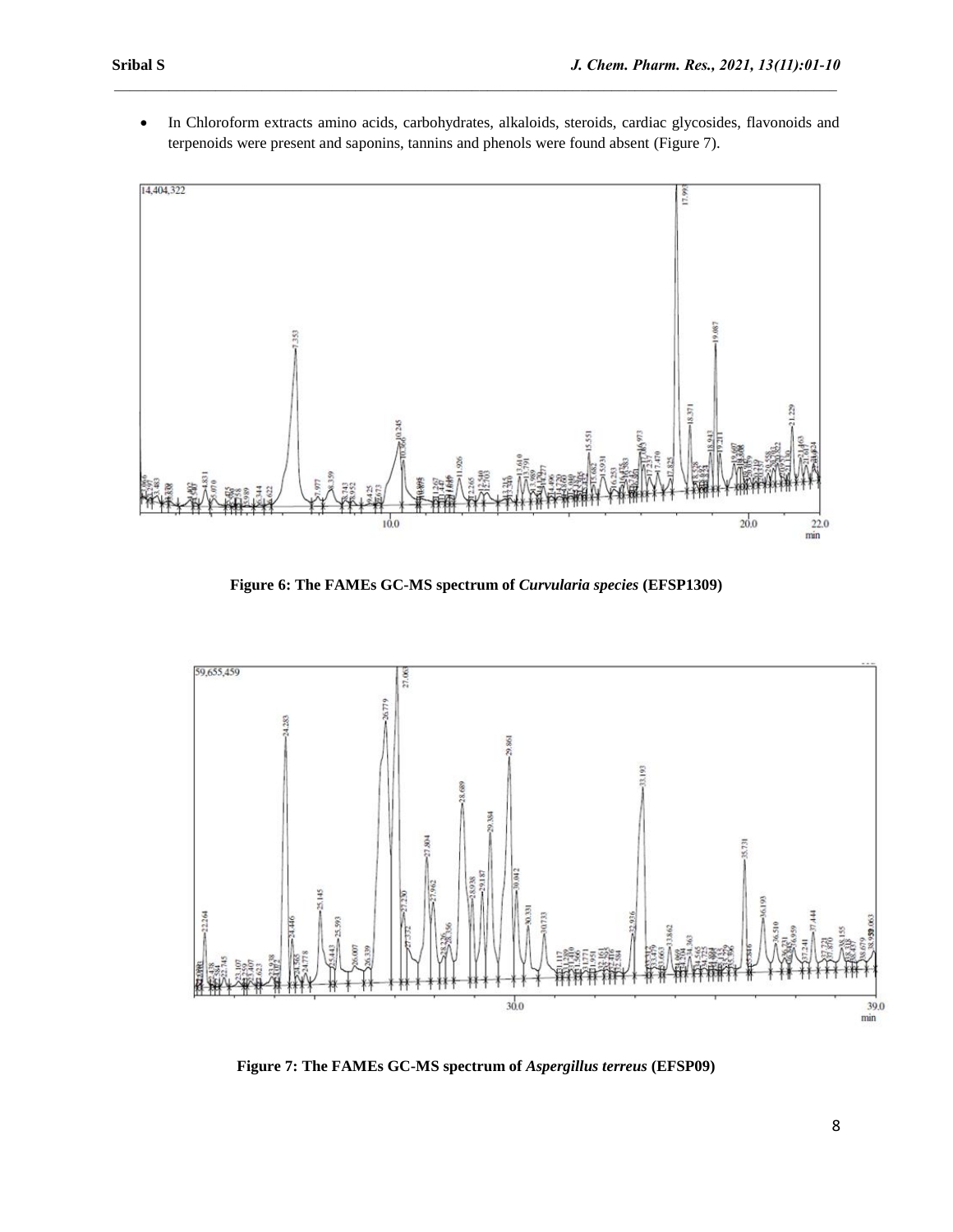## **GC - MS Data analysis and Interpretation**

GC-MS is widely used analytical method to separate, analyze, identify and quantify the fatty acid composition by converting into a FAMEs mixture. The fatty acids are converted into FAMEs mixture can readily used to run and analyze in GC-MS due to its volatility and thermal stability and thus it can give accurate analytical data. In addition with this, a column packing selectivity and separation efficiency of it played a crucial role in GC-MS analysis. The analysis of FAMEs is one of the most rapid method to analyze lipids and fatty acids in lipid research. To improve GC-MS data analysis, the test samples were converted into a FAMEs by acid catalyzed direct trans-esterification process. This process demonstrates FAMEs preparation in a single step with accurate results with even less concentrated fatty acids in a sample in very less time when compared with conventional indirect trans-esterification method. Also, the acid catalyzed direct trans-esterification method improved the good yield for methyl esters production in a FAMEs preparing reaction mixture.

 $\mathcal{L}_\mathcal{L} = \mathcal{L}_\mathcal{L}$ 

| S.No.          | <b>Fatty Acid Methyl Esters</b> | <b>Retention Time</b> |
|----------------|---------------------------------|-----------------------|
|                |                                 | (RT in minutes)       |
| $\mathbf{1}$   | Hepatanoic acid                 | 10.125                |
| $\overline{2}$ | Benzenebutanoic acid            | 11.503                |
| 3              | Ethyl-2-Furoic Acid             | 12.858                |
| 4              | 4-Pentenoic acid                | 14.998                |
| 5              | <b>Butyric</b> acid             | 15.452                |
| 6              | Carbonic acid                   | 15.867                |
| $\overline{7}$ | 4- Ethylbenzoic acid            | 16.55                 |
| 8              | Cyclopropanedodecanoic Acid     | 18.374                |
| 9              | 9-Octadecen-12-ynoic acid       | 20.561                |
| 10             | Heptadecanoic Acid              | 21.464                |
| 11             | Bromopropionic acid             | 22.163                |
| 12             | Pentadecanoic Acid              | 22.742                |
| 13             | 7-Hexadecenoic acid             | 23.961                |
| 14             | Benz16.enepropanoic acid        | 24.451                |
| 15             | Hexa17decanoic Acid             | 25.59                 |
| 16             | Elaidic acid methyl ester       | 26.627                |
| 17             | Stearic acid methyl ester       | 26.958                |
| 18             | Oleic acid methyl ester         | 27.17                 |
| 19             | 3-Phenylpropanoic Acid          | 27.425                |
| 20             | Hexadecanoic acid               | 28.65                 |
| 21             | 2-Methoxypalmitic acid methyl   | 29.355                |
|                | ester                           |                       |
| 22             | Oxiraneundecanoic acid          | 29.805                |
| 23             | Methyl-15-Acetyhydroxypalmitate | 30.005                |
| 24             | Oleic Acid Propyl Ester         | 31.45                 |

#### **Table 4: GC-MS data of EFS909 -** *Aspergillus terrus*